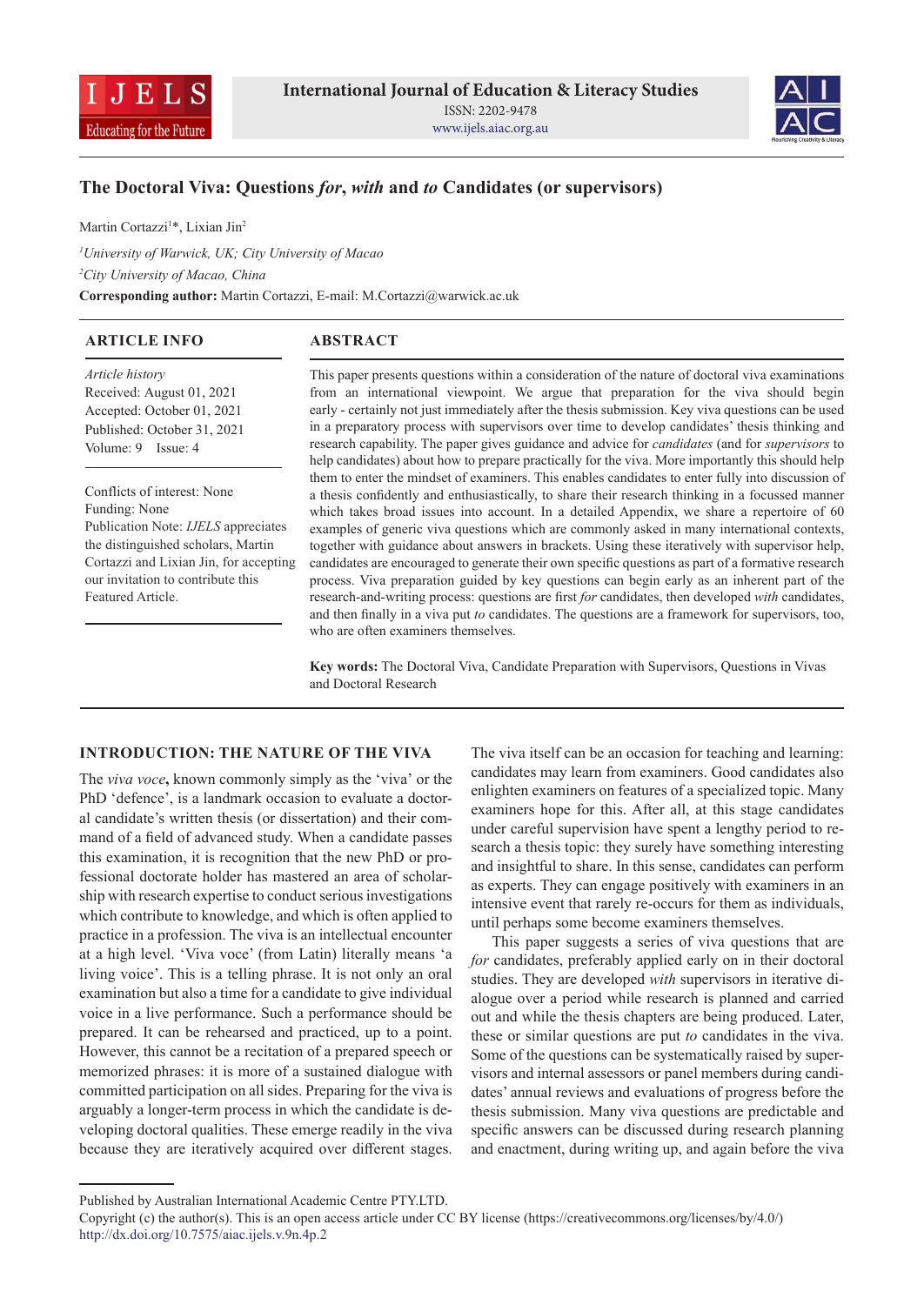(Trafford & Leshem, 2002a). Of course, in this long-term process answers will develop and be elaborated. Viewing the questions in this way gives a step-by-step way to prepare and practice not only for the viva but also to engage progressively in deeper research thinking as qualities of doctorate worthiness are developed. The questions guide the research and frame the thesis writing. Over time, they invoke researcher thinking: it is part of the purpose of the viva to assess such thinking. This means that, as a candidate, your answers to these questions are evolving as your understanding of the complexities and implications of research improves, but when you arrive at the viva you are well-prepared.

The paper outlines some problems with viva preparation, introduces foundational questions, and shows some international viva variations, with some language-and-culture related issues which apply particularly to some candidates using a second language. It outlines key questions which guide examiners and other key questions to which supervisors and candidates can develop answers during the thesis process. A much wider repertoire of generic questions is presented in an Appendix: the categories of these can be used with supervisors at different stages. They can serve as practice material for viva preparation in doctoral seminars and mock viva sessions. The questions are particularly oriented to education, linguistics and language studies, and more widely to social sciences with some relevance to arts and humanities, especially to theses with professional applications.

#### **PROBLEMS WITH VIVA PREPARATION**

Preparation for the viva is vital for doctoral candidates. This is not simply to minimize difficulties, but for their engagement in a process of learning and extending research thinking. However, in practice there are three common problems concerning viva preparation. First, most people think of the viva as the final stage of completing a doctoral thesis. Many candidates only pay specific attention to preparing for the viva after they have submitted their thesis. Thus, preparation is compressed within a few weeks. But this is a missed opportunity to develop thinking and learning through viva-type questions over a much longer period. Second, preparation is largely left up to individuals. Research methods courses for postgraduates generally include considerations for writing up a thesis, but few offer detailed guidance for viva preparation. Supervisors may conduct preparatory seminars or a mock viva with candidates, but these can be infrequent and they depend on initiatives of individual supervisors. In many institutions, supervisors must complete supervision training before they can become first supervisors, but such training often pays relatively little attention to the viva. Examiners may vary in their stance towards the purpose and conduct of the viva (Poole, 2015). Training programmes for examiners, which might clarify this, seem rare: examiners are generally chosen for their academic expertise and publications or because they have recognized examining experience. Overall, viva preparation for everyone seems to depend on individuals. Third, at least in the UK and in similar systems around the world, candidates have limited opportunities to find out about a viva until they participate in their own.

There are several potential solutions to these problems, where they arise. First, candidates (and supervisors) can peruse the available range of books explicitly written about the viva (Tinkler & Jackson, 2004; Trafford & Leshem, 2008; Smith, 2014; Murray, 2015; Denicolo et al., 2020). Second, and perhaps more easily, candidates can consult the specific chapters of doctoral handbooks to look for guidance about the viva (Leonard, 2001; Finn, 2005; Phillips & Pugh, 2015; Lantsoght, 2018). As a third alternative, like their supervisors, they might delve into advice given to supervisors (Delamont et al., 2004; Denholm & Evans, 2007; Watts, 2010; Wisker, 2012; Taylor et al., 2018) or to examiners, including guidance and advice given to examiners about how they prepare for a viva (Pearce, 2005; Wellington, 2021). This can partly be a reflexive exercise in understanding and adapting to what may well be different points of view, those of supervisors and examiners. This can be a healthy practice in two senses: candidates can make efforts to think as examiners think, when writing the thesis as well as for viva preparation, but (as we often remark to good candidates) a candidate in a later career can be a supervisor and in turn become an examiner, so this role reversal can be future-oriented.

At a further meta-level, candidates could even join supervisors and examiners to check the sparse literature which, as a research theme in higher education, researches examining for vivas (Mullins & Kiley, 2002; Mežek & Swales, 2016; Dobson, 2018) or reviews oral exams in general (Jonghin, 2010). Also, consulting research articles which attempt a genre analysis of sections of doctoral theses might be helpful. This is a pointer to commonly identifiable issues and therefore to what problematic features examiners will likely probe in the viva. Thus, on the literature review chapter (Holbrook at al., 2007) and on thesis conclusion chapters (Trafford et al., 2014) research can assist supervisors and candidates not only for thesis writing but also to predict types of viva questions. Doctoral seminars can be arranged for groups of participants – both candidates and supervisors - to prepare and present material for discussion based on the above literature at all levels (viva books, handbooks, supervisor guidance, and the meta-levels of viva examining and researching doctoral processes). This might include uses of the present paper and the Appendix.

Sadly, many candidates apparently over-rely on the brief notes put online by individual universities regarding doctoral procedures. Surely those are starting points, rather than a final word. There is also the folklore of circulating oral comments relayed to candidates by their successful predecessors within a university or news among doctoral friendship circles (the immediate follow-up to 'How was the viva?' is always 'What did they ask?). Few details of real difficulties or failures circulate orally; there is a small minority of vivas which are too uncomfortable or traumatic to share details about, even with friends. Of further interest, because they embrace the emotional aspects, are the written personal accounts of successful doctoral research journeys and supervisor-candidate relationships (Salmon, 1992, Lee et al., 2013; Brian et al., 2019; Cornér et al., 2019). Sometimes, too, there is more direct word-of-mouth information and insight from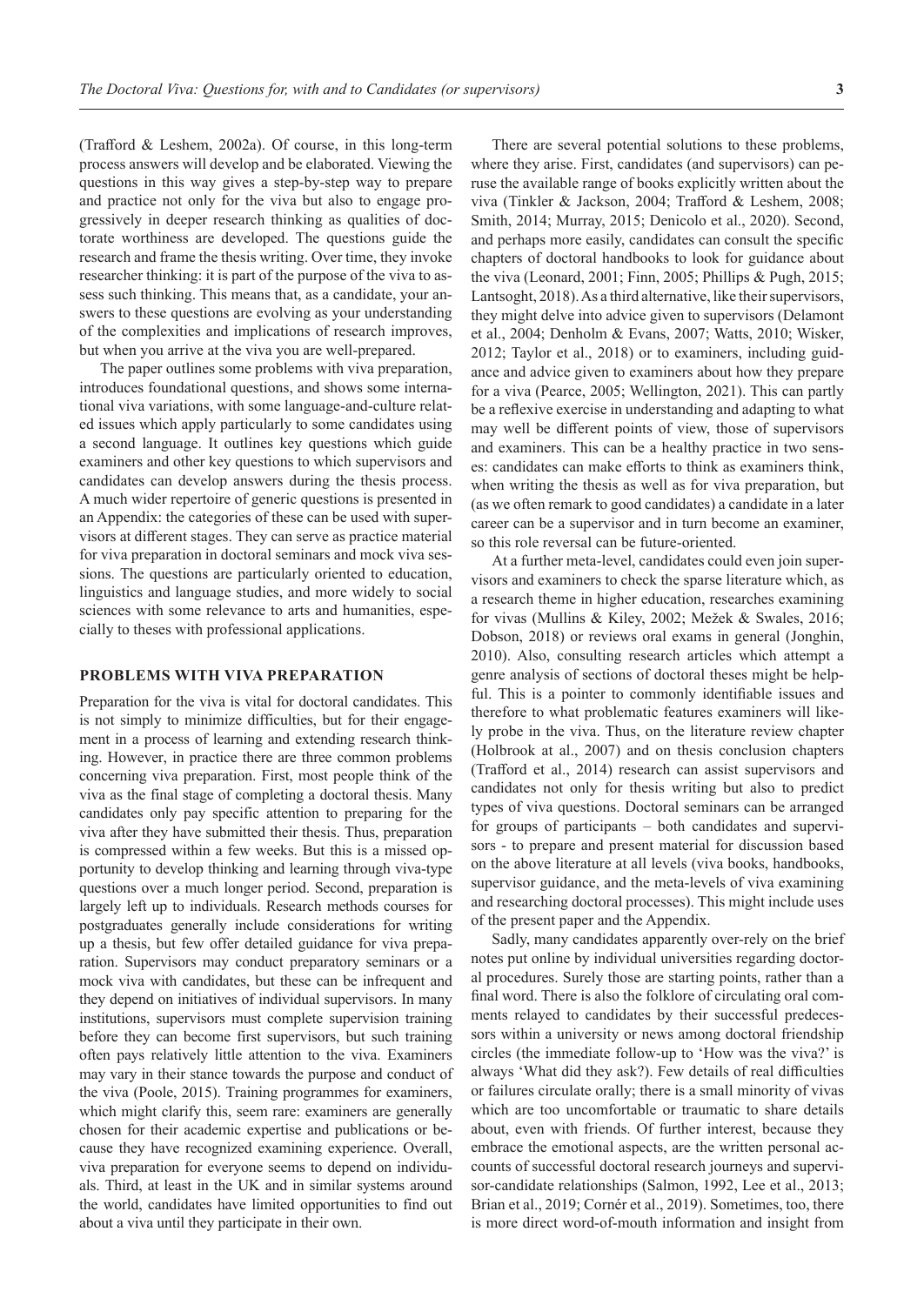those supervisors who have been examiners themselves. Candidates can glean ideas of questions asked, but much depends on individuals.

In sum, to prepare, and to overcome such problems, participants need to recognize the viva as *a process* which concerns more than the written content in the thesis (Kelly, 2010). It is about '*doctoratenes*s'. This relates to the quality of the thesis, as a product, combined with scholarly research competence, as a process (Trafford & Leshem, 2008, 2009; Wellington, 2013; Bitzer, 2014; Poole, 2014, 2015; Burner et al., 2020). The key idea of doctorateness relates to the thesis as produced by an independent scholar with research competence, and to originality in conceptualization of particular aspects of the research and its contribution to knowledge or professional practice. Often, there is also the less written-about idea of the process as a personal journey of transformation. Viva questions, especially from more experienced examiners (Trafford & Leshem, 2002b) can centre around these conceptual processes.

## **VIVA PREPARATION AS A PROCESS OF USING QUESTIONS FOR THINKING AND LEARNING**

Candidates need to reflect deeply on the fundamentals. Doctorateness includes high levels of scholarship and interpretation in demonstrating mastery of the subject, shown in competent ways of articulating research: this should show analytical breadth, related to methods of data analysis, and depth, related to the quality of a research contribution. Clearly, this kind of articulation takes time to develop. Early on, candidates need to give explanations (to different audiences) about basic answers to basic questions. Later explanations can be more specific, with detailed evidence and more complex rationales. These foundational questions should be posed at initial and intermediate stages of doctoral research. They are high on a candidate preparation list or agenda to inform supervision consultation sessions. They are at the forefront of an examiner's initial reading of the theses.

#### **The Foundational Questions**

- 1) *What is this research for?*
- 2) *What is the purpose of the thesis?*
- 3) *What is the key argument in the thesis?*
- 4) *What has the research accomplished?*
- 5) *What can you do with the research outcomes?*
- 6) *What is the purpose of the viva?*

Well before a viva, candidates should answer such questions in a way that shows their commitment and confidence, and their expertise and enthusiasm (even if at times these seem waning or vanishing qualities). The aim is to answer these questions succinctly, with a frame of mind that shows the authority of a person who is spending considerable time working out answers.

For examiners, it does not seem useful to set up the viva as a gruelling question-answer-question-answer session. Candidates rarely do their best in such an interrogation. If the viva is a stressful marathon under intensely grilling conditions, answers become shorter, they are pitched lower both

vocally and academically; they become less assured; and are uttered with diminishing enthusiasm. The event becomes an endurance test or a test of survival.

As a principle, it is more productive to think of the viva as sharing scholarship in deeply informed discussion, a detailed conversation between experts about work represented in the thesis (by this stage the candidate should be worthy of consideration as an expert). This goes together with consideration of salient aspects of the wider field related to the thesis themes. In this view, a series of viva-type questions can, and should, be considered by the supervisor and candidate in both general and specific terms during the thesis writing process. Some can be discussed during planning and early stages*.* Hence, questions which will ultimately be put *to* a candidate in a viva, can be earlier developed *with* the candidate; they can become questions *for* guiding the research and for the candidate to construct their own questions.

Viva preparation is a process of thinking of how to answer likely questions, about arguments and counter-arguments, evidence and counter-evidence, challenges and defences concerning the issues raised by the thesis. The process can be practiced with a supervisor who gives feedback and encouragement. It can be engaged by a candidate alone with notes of questions and self-recordings of answers. When such preparation is based on a solid understanding of the nature of the viva, stress and anxiety can be diminished and managed. More specifically, the viva is the occasion explicitly designed for the candidate to show crystal clarity about the aims, methods, results, outcomes, constraints and difficulties of the thesis research. Essentially, considering all these issues carefully is an inherent part of good scholarship and research thinking. Naturally, this approach - to reflect on key questions and likely issues which are anticipated to be raised - can inform the thesis writing at any and all stages. The series of questions here about the doctoral viva are mainly designed for candidates, but some are aligned to supervisors and examiners. For candidates, it is important to have insight into how their supervisors are likely approach such questions as related to the candidate's work (even if many have already been discussed in depth in supervision sessions). Candidates and supervisors need to remind themselves about what examiners ask themselves when they read the thesis. In developing doctorateness, the use of these questions is important, whether or not the examiners actually put these particular questions face-to-face to candidates in the viva session. Appreciating such questions in advance helps candidates enter the mindset of examiners, who are researchers: this is another kind of research training.

This paper therefore offers a detailed repertoire of questions (see the Appendix). These should frame the viva preparation process (on all sides). More interestingly, as advance organizers, the questions can frame the thesis writing. More importantly, they frame the doctoral researcher's thinking. The viva timing is limited (commonly a viva lasts around two hours) so clearly only some of these questions can actually be asked in the viva. However, the questions give grounds for practice. Ultimately, the questions are about how to think: about research, about presentations, about arguments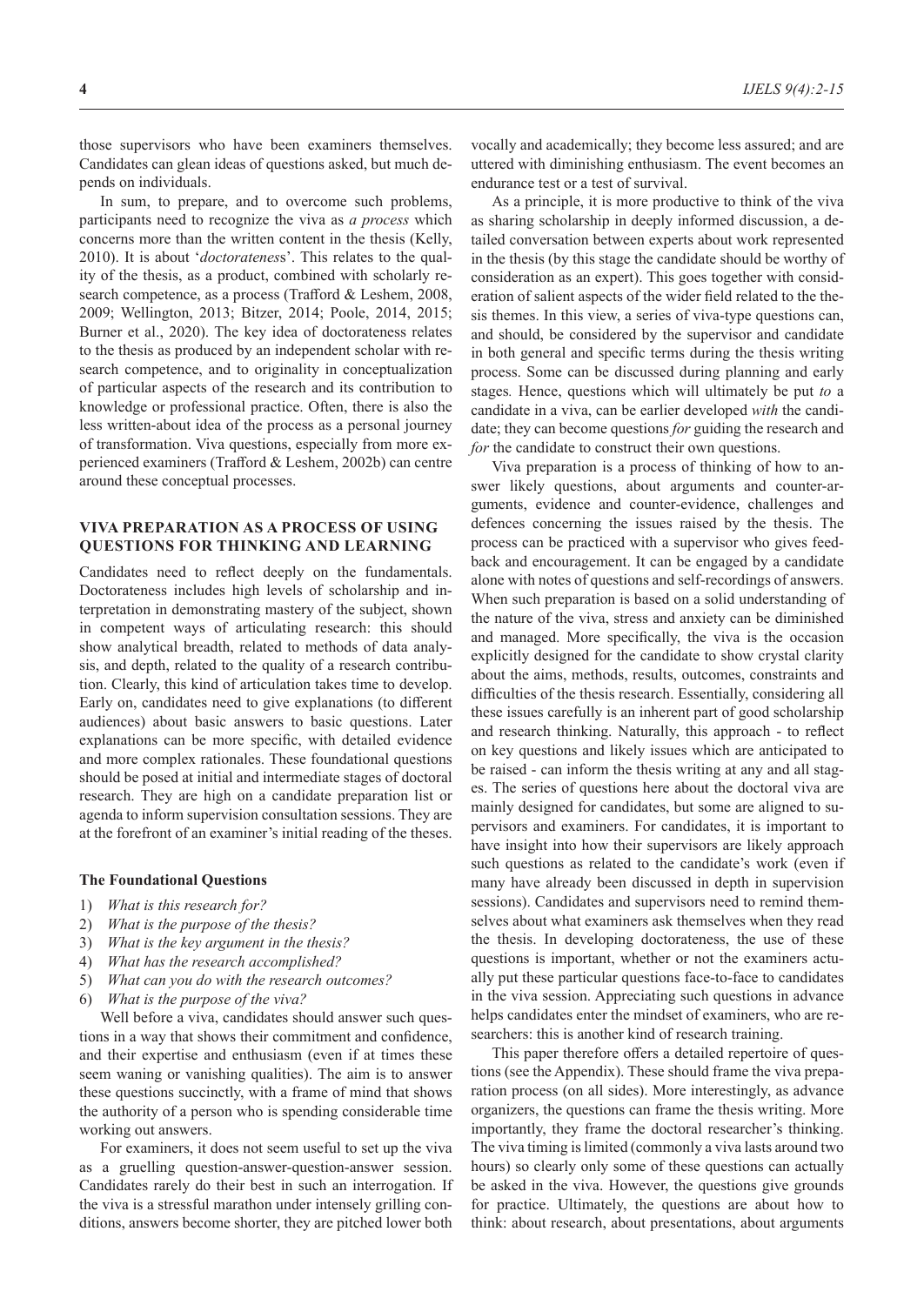and evidence in the field, and about communicating what new knowledge and insights have been found and how they can be considered in the wider world. A successful viva often discusses publications which potentially arise from the doctoral research. Of course, journal editors, reviewers of articles submitted for publication, and book publishers all have similar questions in mind.

#### **APPROACHES TO THE VIVA**

Internationally, it is important to understand the viva as a cultural practice (Crossoard, 2011) and how in different cultures there are different socio-cultural approaches to doctoral vivas. These are rarely considered in common guidelines (Smith, 2014; Murray, 2015; Phillips & Pugh, 2015). Candidates, examiners and supervisors may have different international backgrounds, academically, linguistically and culturally. Examiners may see themselves as combining several roles: they are gatekeepers or custodians to preserve standards, discussants to recognize and explore new research, celebrants to laud and reward achievement (Dalley et al., 2004; Carter, 2008; Lovat et al., 2015). First, international staff inevitably bring with them conceptions of doctoral processes derived mainly from the context in which they received their own doctoral training. These ideas can be at variance with conceptions which prevail within another institution, nationally and especially internationally. Training sessions for doctoral supervisors within an institution may tend to concentrate on procedures and regulations but often involve less consideration of good practices within the viva. Too often the viva is seen only as the last stage. Second, international students may bring similarly diverse ideas (perhaps less explicitly) about researching and examining in their contexts of experience, which can differ from those of supervisors and examiners. Some candidates are themselves already teachers in higher education. Third, for supervisors and examiners in internationalizing universities an understanding of variation within doctoral examining practices helps to broaden staff understanding of variations internationally and of possible alternatives within faculty development and supervisory training.

World-wide there are variations in the viva (Powell & Green, 2007; Mežek & Swales, 2016). In Australia, it was less common to have a viva, but universities are now moving towards the standard practice, which is to have one. Previously, candidates sometimes gave an oral presentation before they submitted their thesis (Kiley et al., 2018). In Korea, a panel of five examiners read the thesis and then decide if a viva is necessary. In New Zealand, universities which previously did not require a viva now do so (Lovat et al., 2015). However, in most systems globally, a viva is mandatory. For the viva in the UK, and in most countries, examiners normally submit separate written reports on the thesis before the viva, then they make another joint report after the viva about both the thesis and the viva performance. The final report can be more negative or more positive than preliminary reports, with explicit reasons given for any differences (this shows the importance of the viva performance). Generally, depending on the university, candidates only see the final report but this may be confidential.

There are differences concerning who is able to attend, apart from the candidate and examiners. The number of examiners varies: from just two with a chairperson in the UK, or a committee of three to five in many systems, up to a dissertation council of 20 people in Russia. In the UK and New Zealand, supervisors are commonly present, but often only by invitation. In some institutions in New Zealand, two 'supporters' may attend to welcome the candidate: otherwise they do not speak. In just a few universities in the UK, other doctoral students are invited to be present at the event, with the examiners' consent, but they cannot participate orally. Elsewhere in the UK, a viva is private, behind closed doors, so postgraduate students have no experience of a viva until their individual turn as a candidate comes. Sometimes, particularly in times and situations of a pandemic, one or perhaps all of the participants are online through video-conferencing. This means turn-taking is less spontaneous and likely this adds to the elements of formality – and internationally this may be across quite diverse time zones, even with only three or four participants.

On the contrary, elsewhere the viva is frequently a public affair: besides the panel of examiners, there is an audience of non-participating academics, students, invited families and friends. This is normal in the Netherlands, France, Belgium, Sweden, Finland, Spain, Portugal, Italy, Poland, Iran, Ghana, Brazil, and Japan, besides the USA and Canada. Sometimes, the audience can join in to ask questions. Often, there is a committee, or jury, of up to a dozen examiners from several universities, each of whom who ask specific questions. Normally, at least one examiner is from another university. Sometimes, several examiners must be from outside the country. Sometimes supervisors are part of the examining committee, for instance in Japan, Brazil, Iran, Finland and the Netherlands. Frequently in Europe all this is in English, and obviously this is the case in English-medium universities around the world, but sometimes the supervisor is expected to give a laudatory speech in a local language for the benefit of attending family members and visitors to help them celebrate the occasion. In places like the Netherlands and Belgium, the viva is a significant public event with a large audience in an auditorium: proceedings open with music with a procession of academics dressed in full traditional gowns, then there are several speeches, including the candidate's ten-minute presentation, followed by questions from a large committee. The candidate has one or two friends as reassuring supporters nearby: they can help locate references or find prepared information. After the committee's decision, made in a separate room but later announced to everyone present, there is a formal ceremony with more speeches from the supervisor and senior university officials, and the immediate signing and handing over of the doctoral degree certificate to the now-successful candidate. Elsewhere, successful candidates probably need to wait for the university's regular graduation ceremony before they have a doctoral certificate in their hands.

In some university systems, before the thesis submission, candidates need to have published a specified number of articles related to the thesis research, for instance in Finland,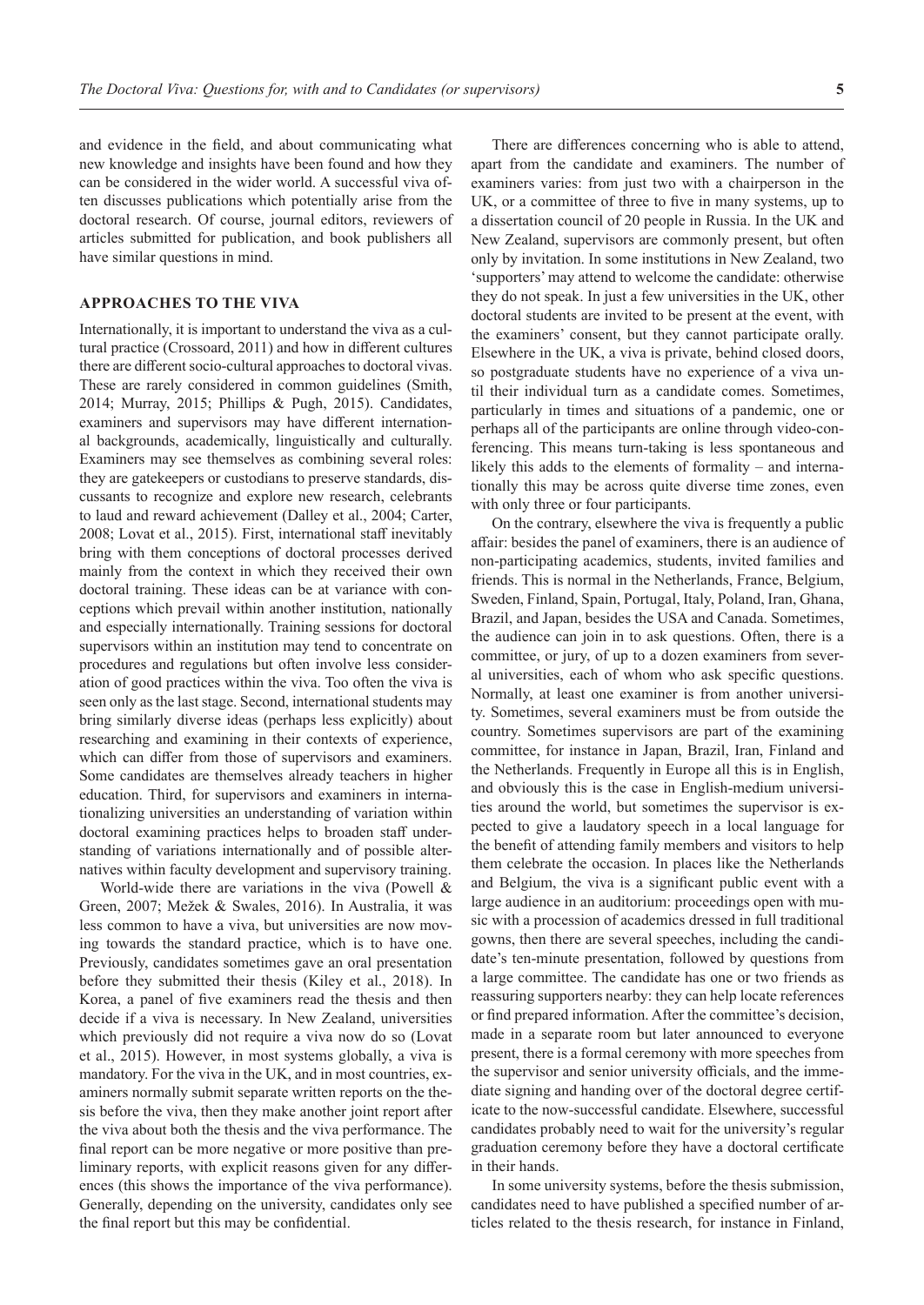Malaysia, Iran, Pakistan, India, China, and some American universities. In many systems, for instance in Norway. Sweden and the Netherlands, the whole thesis is routinely published and circulated publicly as a printed book or online even before the viva; this implies that it is treated as a finished work and has no need of revisions, although a list of errata can be brought to the viva. In cases where thesis work has been published, the range of viva topics includes the content of such publications. However, some premier universities are moving away from pre-submission publication, with the recognition that this can lead to premature or lower quality publication. In general, the thinking and advice below is based largely on practices in the UK and Europe, which have influenced those of many other countries around the world.

In any location, in most vivas the candidate is given some time to summarize the work orally, using relevant electronic mediation and illustrations for this presentation (Mežek & Swales, 2016). Commonly, this opening part of the viva does not last for more than 10 or 15 minutes, but it can be for 30 minutes in Singapore or 40 minutes in Ghana or Japan. In some places, this is a pre-viva lecture, maybe given on a separate occasion. In preparing a viva presentation, candidates should consider that the examiners have recently read the whole thesis, so this is hardly sharing news (unless a wider audience is present). However, it is *a performance*. It is the opportunity for candidates to show their enthusiasm and to share confidently the highlights of the results of a long-standing interest, to give professional contextual information, and to re-visit the major research outcomes. If the candidate simply reads pre-written notes aloud or just verbalizes the content of prepared slides this can impede a sharing of confidence and enthusiasm. The presentation needs to be face-to-face, communicating eye-to-eye with the audience. What matters is how the main ideas come across in oral communication.

Within any particular university, there are usually regulations and guidance notes about viva procedures. These are routinely given to examiners and are available to candidates. Normally, there is a chairperson for the viva, whose main role is to ensure compliance with regulations and that the procedures are smooth and fair; otherwise, the chairperson likely says very little except to give a brief introductory explanation and coordinate the conclusion for the viva.

Notwithstanding written guidelines, it is important to understand how there can be different approaches by individual examiners to the viva. The reasons for this include variations in academic disciplines or departmental practices, besides individual differences between the academic stance and personality of examiners. Supervisors should consider such factors when they select external examiners. At its worst (as we think), examiners can go through the thesis page by page with cross-checking the details of specific words, sentences and paragraphs. At its best (as we observe), the examiners ascertain the candidate's approach and understanding of the work through scholarly and research-based discussion. They themselves contribute interesting points and raise specific ideas, rather than simply asking questions. Often, examiners

highlight aspects which the writer may not have really considered before. This helps candidates considerably because the viva can explore ideas and wider issues that were not really developed in the written thesis. This second kind of viva can help the candidate improve the work, appreciate its value in a broader vision, and move it forwards towards a much better publication. These two kinds of vivas are points on a continuum with many viva events in between these kinds.

Candidates should remember that the examiners, reading the thesis carefully, consider some key questions. These inform 'doctorateness': a threshold concept which implicitly candidates must cross over (Trafford & Leshem, 2009; Burner et al., 2020). The questions inform the conduct of the viva (Mullins & Kiley, 2002, Carter, 2008). These questions include:

#### **Key Questions Examiners Ask Themselves**

- 1) *Is the research and the thesis substantially the work of the candidate?*
- 2) *Does the thesis acknowledge specific sources and contributions made by others?*
- 3) *How does the thesis contribute to relevant theories, approaches, methods, or practical applications?*
- 4) *Does the candidate have a deep understanding of the research project and key strands of related literature?*
- 5) W*hy has the candidate done the research in the way it has been carried out?*
- 6) *What are the strengths and weaknesses of the thesis?*
- 7) *Is the thesis well organized and clearly presented?*
- 8) *Is the thesis a substantial piece of work, worthy of publication, wholly or in part?*

#### **THE VIVA AS A DEFENCE**

In their reports, examiners like to feel able to state that the candidate defended the thesis with confidence, with knowledge and appreciation of issues in the field; that the candidate was able to show critical and reflexive thinking and give a coherent rationale for the research approach; and was able to give informed and thoughtful responses to appropriate challenges and alternative lines of argument. They have to be able to say that a candidate has a reasonably advanced or appropriate knowledge of relevant theories, research methods and current issues in the field. This last point means that examiners can legitimately ask about things which are not actually written about in the thesis but which the writer as a competent researcher would be expected to know about within the wider context of the work.

A candidate should remember that the viva is not a routine matter, nor does it have a foregone conclusion; it is part of the examination of the written thesis. Different institutions or individual examiners may maintain different balances between the outcomes of examining the written thesis and performance in the oral viva. For some, the thesis matters most, although the viva is essential (Lovat et al., 2015). However, it is possible for a candidate to be required to have another viva if the examiners are not satisfied on some key points. On the other hand, a candidate's competent and well-informed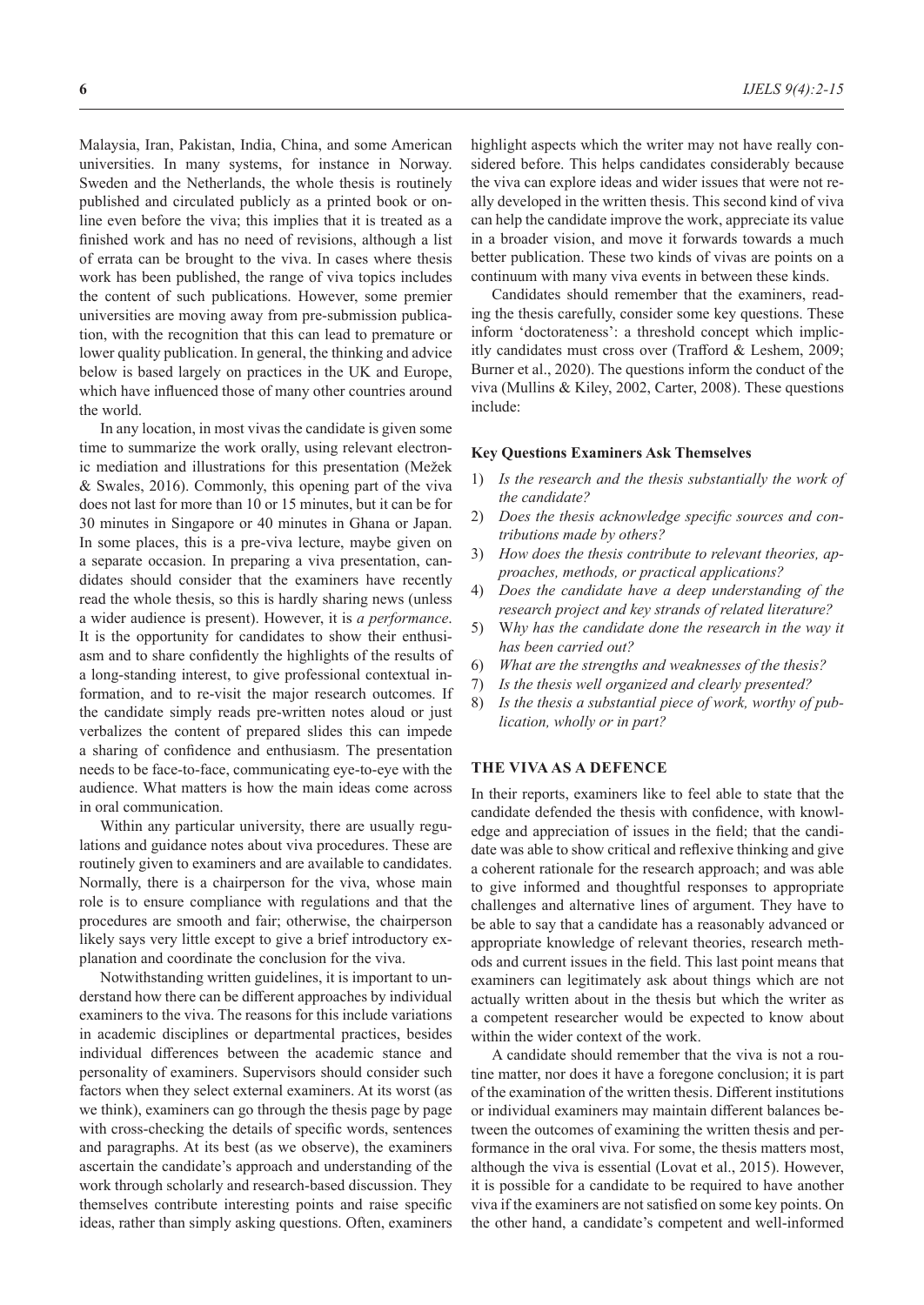viva performance can persuade the examiners that the thesis requires fewer modifications that they had previously been considering. Thus, performance in the viva can have marked significance.

#### **PREPARING FOR THE VIVA**

Between the time of submitting the thesis and the date of the viva a candidate may have a number of weeks or even two or three months. This time scale depends upon the examiners' commitments and the logistics of arranging the viva date. During this time, good candidates and their supervisors will make a plan of action for viva preparation. Candidates will reread their thesis critically and make notes of key points so that they are thoroughly familiar with the thesis content. It is a good idea to make a one-page summary which gives succinct answers to the *six foundational questions* and *eight key examiner questions* (listed above). They should go back to the literature and search out anything significant in the field which has been published since the literature review in the thesis was written. They can then bring details, plus their own comments based on reading the latest publications, into the viva discussion. This demonstrates conscientious-ness, concern and care to be really up-to-date with emerging trends and developments. As they re-read the thesis, candi-dates should notice and correct any typing mistakes or errors in grammar and spelling, or any inadequate aspects of pre-sentation that were somehow missed in earlier proof-reading of the thesis. They should amend such points in their own version of the thesis and make a note of all such corrections (with the page and line number), so that if the examiners ask for some things to be corrected (which is very common), the candidate can hand over the listed c and corrections as evidence that some points have already been amended.

For detailed preparation, candidates can re-read the thesis with *the questions below* and try to answer them clearly and critically. In these rehearsals, a candidate tries to be concise, keeps to the point, and gives evidence and examples where possible. It is important that candidates show awareness of research limitations and practical difficulties, and that they can say something about tackling them, or at least that they acknowledge difficult areas and specify what the difficulties are. All research has limitations: good researchers (like the examiners) can be explicit about this. They know that in practice there are usually lots of ups and downs in professional research and, obviously, in completing doctoral theses. They will be interested in how as a candidate you coped with these and what you learned from doing so. All participants should know that no thesis is perfect. It is a poor candidate who pretends that everything worked out perfectly without setbacks.

It is important that candidates are prepared to discuss the broad context in an informed way, beyond what is written in the thesis. Examiners want to know that the thesis writer is reasonably familiar with what is going on in the evolving academic or professional area. They need a candidate's clear explanations as assurance of a good detailed knowledge of key relevant areas (these should be discussed in the literature review, but obviously that review can't cover everything). If something unfamiliar or a particular unprepared issue comes

up in the viva, as a candidate never pretend that you know about it; if you don't know or cannot answer immediately, show your interest and ask the examiners to elaborate about what it is and how it may be relevant. Examiners should bring in wider issues and should bring up key work which they think is relevant and is not mentioned in the thesis: this helps candidates. Some examiners will raise a current concern in the field and expect you quickly to work out and share a comment on why it is relevant (after all, at this stage you are supposed to be an expert on the thesis topic).

#### **ANSWERING QUESTIONS**

There are several linguistic or culturally-oriented hazards for candidates when dealing with viva questions. These difficulties can apply to anyone but they may arise particularly for those using English as a second or other language (Carter, 2012; an otherwise helpful guide for supervisors (Paltridge & Starfield, 2007) regarding second language issues for doctoral candidates does not consider the viva). One difficulty is that the candidate simply hears a couple of key words in a question, especially in longer, more complex questions: the candidate responds to these particular words by giving rehearsed replies associated with those words. But this trigger-response may not answer the actual question which was asked. The examiners may not realize what has happened and may think the candidate has dodged the question or cannot give an appropriate response (good examiners will patiently rephrase the question and help the candidate to focus on the point in hand). If a candidate is unsure about such an answer, a brief check is possible, 'I'm not sure if I answered that question as well as I would like to: would you like me to say more?' or simply, 'Have I given a reasonable answer?' This gives examiners the cue to re-focus on what they are asking.

A second hazard is associated with discourse patterns. Internationally, examiners should be aware that in different languages and cultures there are different ways to answer questions. For example, answers may be direct or indirect, or in another style answers may be preceded by contextual information and background before coming to the main point. Of course, such ways of answering can be used in English, or in any language, but crucially in a viva the examiners expect a main point to be made more immediately as a direct answer without many preliminaries. The problem, for examiners, is that they need to listen carefully to see where the main point is in the discourse and what it means, especially if they are less accustomed to different cultural styles of communication. Often, such patterns are reinforced on formal occasions of speaking (like a viva) in which the interactants are treated with respect, particularly if they have high status and expertise (like examiners). Candidates who treat the examiners with great deference may favour indirect, brief answers and show great unwillingness to differ with an examiner's statement (though this is warranted, or expected, at times). Possible difficulties of this sort are more likely to arise when participants come from different language and cultural backgrounds, as happens frequently in international contexts in universities, including in vivas. Examiners should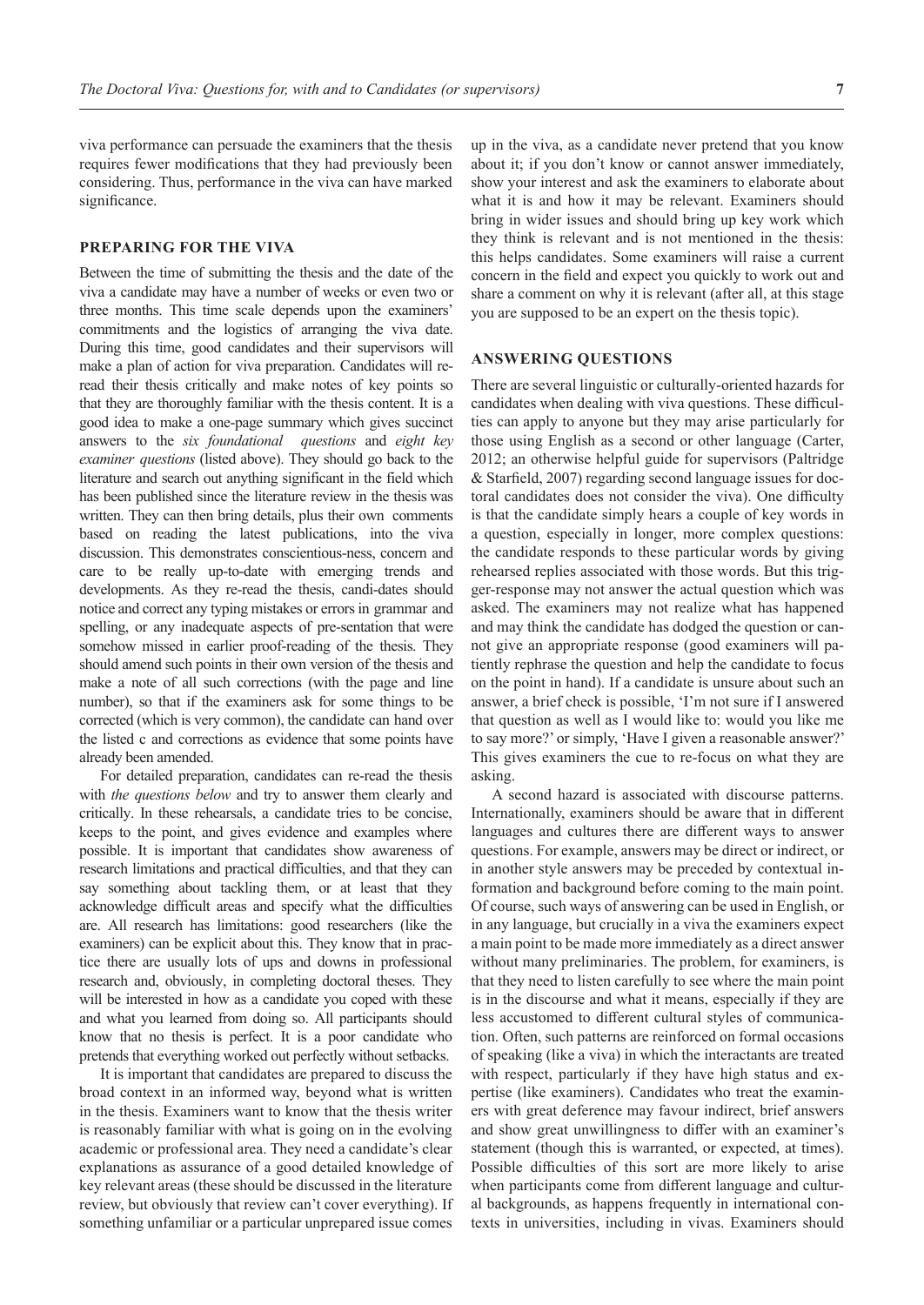be sensitive to this possibility, but appropriate socio-cultural awareness cannot be guaranteed among all individuals. Two strategies for candidates can be useful. One is that, in talking beforehand to supervisors and peers, candidates practice giving short to-the-point replies and later longer answers in both of which the main point emerges clearly. Another strategy is for candidates to practice packaging their major answers, making sure they give verbal signposts: 'First, I'd like to share some information about the context and then I'll come to the main point….'; 'I'd like to make three points here and I think the third one is the most important one….'; or 'I can't really answer directly without first mentioning that….'

As a candidate, it is vital during that the viva that you should be fully alert to what the examiners are really asking (see the Appendix for examples). If you are unsure of what a question means or don't see the point behind it, ask the examiners for clarification or request them to elaborate the question. Many candidates find that it is useful to have a notebook open to make notes on any examiners' advice or suggestions, for example about further research. If a question is really challenging (as some should be) or completely unexpected (as some may be), you can say, 'That's an interesting question, please give me a moment to think about it' and you can make a brief note before answering. This is normal: it gives you extra thinking time (especially if you are working in a second or other language) and it is a lot better than rushing to give an answer with less thought.

If examiners do not seem to have understood what you have said, try to re-phrase the point in a simple way. If they seem to have the wrong impression of something important about your research, try to pin down what they understand (you can ask them) so that you can clarify it and explain what you have written and what you think now. It may be helpful to draw a diagram or a quick visual representation to clarify some issues, for example, about theories, models or applications.

If the examiners criticize an aspect of the thesis, as a candidate (or supervisor) you do not take this personally. It is the role of examiners to evaluate: no thesis is perfect, and when they give critical comments, or express reservations, they are doing their job. The fact that they may have some apparently negative reactions on some points does not necessarily imply that they have evaluated the whole thesis in this way. In any case, they await your comments towards such critical views of your work. If they present a critique which seems to you to be unfair or wrongly aligned, keep calm and discuss it rationally. In your defence, you have the opportunity to give your reasons and you should support them with evidence and examples. If criticisms are substantially correct in such an evaluation, do recognize the value of what they are saying. This can help you to develop your understanding and to improve the research. You can acknowledge a weakness of features of the thesis, show how you recognize their point, and speculate on how the weakness might be overcome. This is an important consideration because, internationally, and in some cultures of learning, a candidate may resist openly admitting any fault or weakness since this seems to imply failure and, of course, the candidate is desperately trying to

avoid perceptions of failure. This is culturally understandable in other contexts but is not at all appropriate in a doctoral viva. This stance of recognition of justified criticism gets you academic credit, whereas it is a weakness not to recognize the weakness (and examiners will surely ask you to add something in writing as part of a correction process).

#### **QUESTIONS IN THE VIVA**

Before the viva the examiners read the thesis independently. Then they confer and exchange preliminary reports which they have made on the basis of reading the thesis. In these reports they have probably already identified key areas for questions, elaborations and discussion. Sometimes they make an agenda or sequence of topics. Sometimes they decide in advance who will lead the viva discussion about which aspects. Sometimes they decide to proceed section by section in thesis chapter order, or, more interestingly, by topic or theme. Many questions are predictable, as set out below.

These are generic types of lines of enquiry which we expect examiners to ask about. We have observed these as supervisors and as examiners we have used many similar questions ourselves. Other questions – and realistically this means many questions on most topics - will inevitably be *specific to a thesis,* and its particular content and themes. Nevertheless, if you go carefully through these questions in relation to your thesis, this will surely help your viva preparation in practical ways. Practising through these questions will raise your level of confidence. Try to feel like an expert on your own area of study, a researcher who is able to share overall ideas clearly, a person who is enthusiastic to share detailed comments.

There are six big questions (see the foundational questions above) to which as a candidate you should be able to give clear, concise and informed answers, not only to examiners but to research colleagues and, indeed, to the general public:

#### **Six Key Questions for Candidates from Examiners, and Supervisors**

- 1) *What questions are you asking?*
- 2) *Why are these questions worthwhile?*
- 3) *What methods will you use to answer these questions?*
- 4) *Why are these methods worthwhile?*
- 5) *What answers have you found?*
- 6) *Why are these answers worthwhile?*

Candidates can practice answers to these questions in role play with a supervisor or with peers. A useful idea is to give one-minute answers to each of these, while you imagine you are talking to non-specialists. More challenging, try to give one-sentence answers as if you are explaining to young people starting out in the field. Some universities now have annual post-graduate competitions ('the three-minute thesis') in which candidates have just three minutes to talk about their thesis projects to a general academic audience from any department. Candidates can gain further experience through conference presentations, perhaps with a supervisor, and these can be organized around these questions.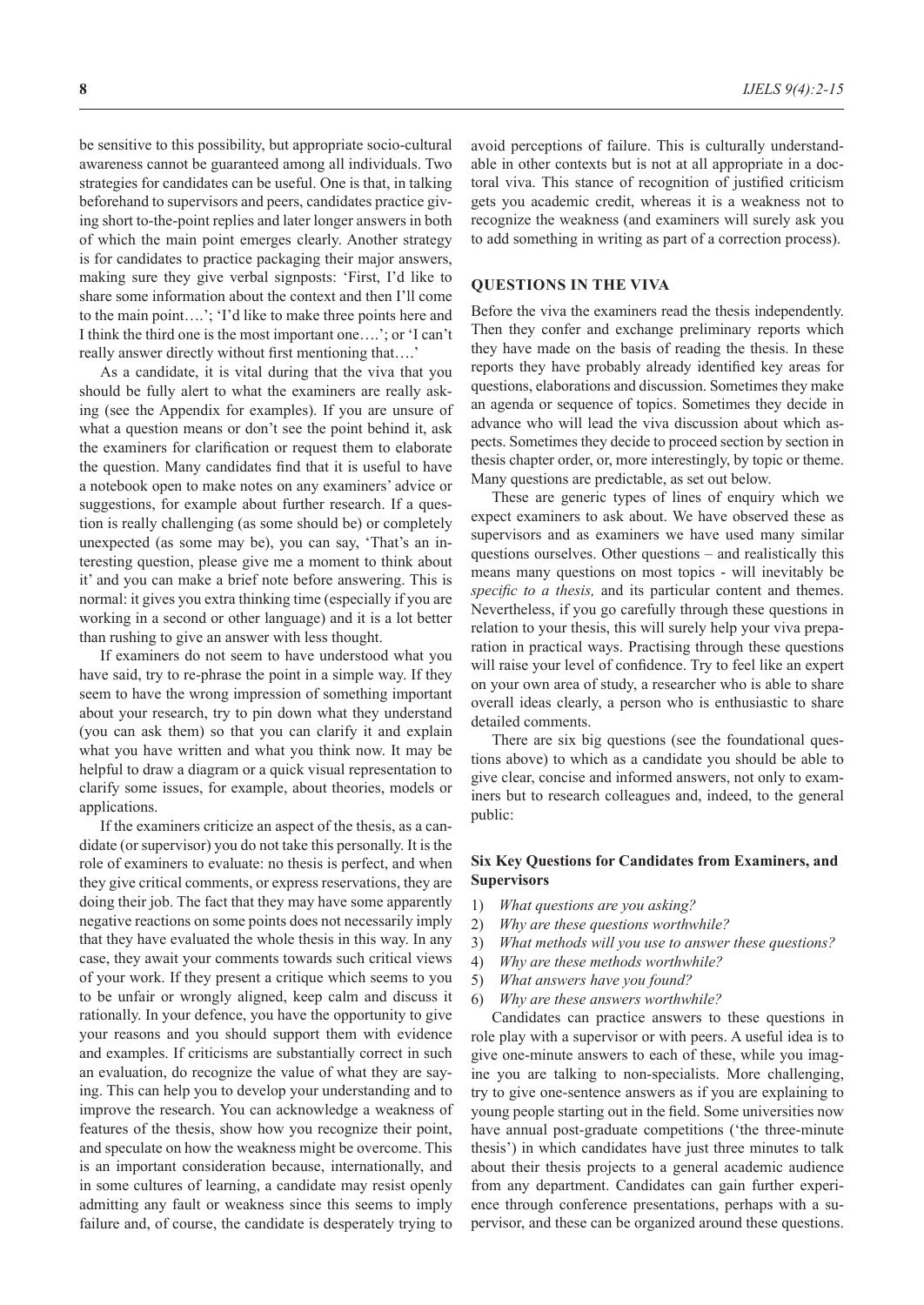To answer these key questions, the examiners themselves are unlikely simply to read through the thesis page by page. Generally, they will read the abstract carefully first (which was probably written last of all) to get an overview, followed by the introduction (to see the context and main direction), then they locate the research questions which should normally appear near the end of the literature review (as justified by the frequently-presented idea of filling an identified gap in the literature), and then they read the conclusions (to see where the research has arrived), and the list of references (to see the scope of literature used) (Mullins & Kiley, 2002). They will make notes of ideas, expected interesting themes and likely lines of inquiry, and possible strengths and weak-nesses, before reading more slowly, now chapter by chapter, already with questions in their mind, knowing what they are looking for.

#### **For the Viva Itself**

- Wear smart professional clothing
- Bring your copy of the thesis (possibly annotated or with specific pages marked)
- Bring a notepad and pen or an electronic device to take notes
- Bring examples of interview transcripts and data analyses
- Have a good breakfast to keep your blood sugar levels and energy high
- Bring in a printed list of any errors, corrections or additions that you recently made before the viva.

#### **VIVA OUTCOMES**

There are a range of possible viva outcomes. These categories may vary from one university to another. In many European countries there is a tacit understanding that if a candidate has reached a viva stage the doctorate will be granted. Rarely is the approval indicated to the candidate right at the beginning. More commonly, the candidate is asked to withdraw for some minutes at the end while the examiners confer to agree about the outcome; the candidate is then invited back in and the examiners give feedback and declare the outcome. The length of this discussion time is not necessarily related to the level of the outcome, so a candidate should not worry if this waiting seems a long time.

In the UK and elsewhere, the thesis may 1) be accepted as it stands; 2) be accepted provided minor corrections and small changes are made and approved;3) require minor modifications, revisions of additions usually within three months; 4) require major modifications, perhaps within six months or a year, to one or more chapters; 5) be failed but deemed worth a masters' degree; it is considered that further revisions are unlikely to improve it sufficiently to doctoral standard; 6) be failed and not even worth a masters' degree. In our experience as supervisors and examiners, we have seen occasions when all but the last of these categories were considered in serious discussion. The final examiners' report will give clear reasons for assessment within a selected category. The second one is a very common outcome; the last

two seem extremely rare; after all, in all systems a thesis should be of a high standard before it is submitted.

For any changes required, the examiners are normally specific about exactly what need to be done. A written version of this comes later, but required corrections are normally indicated and explained at the end of a viva. Corrections may include some re-writing or re-thinking. It is very important that the candidate (with a supervisor's help) understands precisely what these changes are, and why they are considered necessary. If you need to make corrections, don't worry, this is not a failure: just do precisely what examiners ask. You may feel shocked from the viva or just tired of the text; think of yourself as a professional editor reading the information independently and revising and checking. This frame of mind is part of research writing but it is easy to forget this after the viva. With a positive attitude, such changes can be welcomed: they add accuracy and quality to the thesis. They may well help you to improve aspects for publication. Make sure that when you are making any required changes, you compile a list of all revisions completed (item by item, with line and page numbers), so that later you can present the revised version with an accompanying list of all revisions, amendments or additions. The examiners can then check quickly that these have been done satisfactorily and then the thesis is recommend to be accepted.

#### **CONCLUSION**

We have suggested the viva questions given here are *for* candidates; this is important at any stage and certainly thinking about such questions should not be merely just before the viva. The questions are *with* candidates, jointly with supervisors spread over time and maybe with groups of peers. In the third stage, the questions can be *to* candidates in practice sessions and surely in the viva itself. Candidates will probably have a mock viva with a supervisor or two, perhaps with other candidates. The questions given here will be helpful as a framework for such practice sessions and rehearsals. As a candidate, you can highlight which questions you would really like to be asked (because you are confident about what you have to say). However, give special consideration to those questions which you would rather not be asked at all (but for which you definitely need to prepare). Remember, examiners themselves have these questions or similar ones in mind, adapted to the topic, themes and contents of the specific thesis. In your preparation, try to enter the examiners mindset, to think as the examiners are likely to think. A significant reminder, as a candidate, is for you to adapt some of the above questions to your own topic, to specific themes and ideas in your research. Make a file of anticipated questions. If you haven't looked already, now read carefully through the Appendix: these questions are *for* you. Create your own questions: research, it is good to remember, is all about asking questions. When the thesis is finished it does not mean all questions are exhausted. Good questions always lead to further questioning. The effort, action and process of questioning is the beginning, but it is also the middle and the end. Questioning, asking in the right way, is half of knowledge. Arrive at the viva with your own questions – they are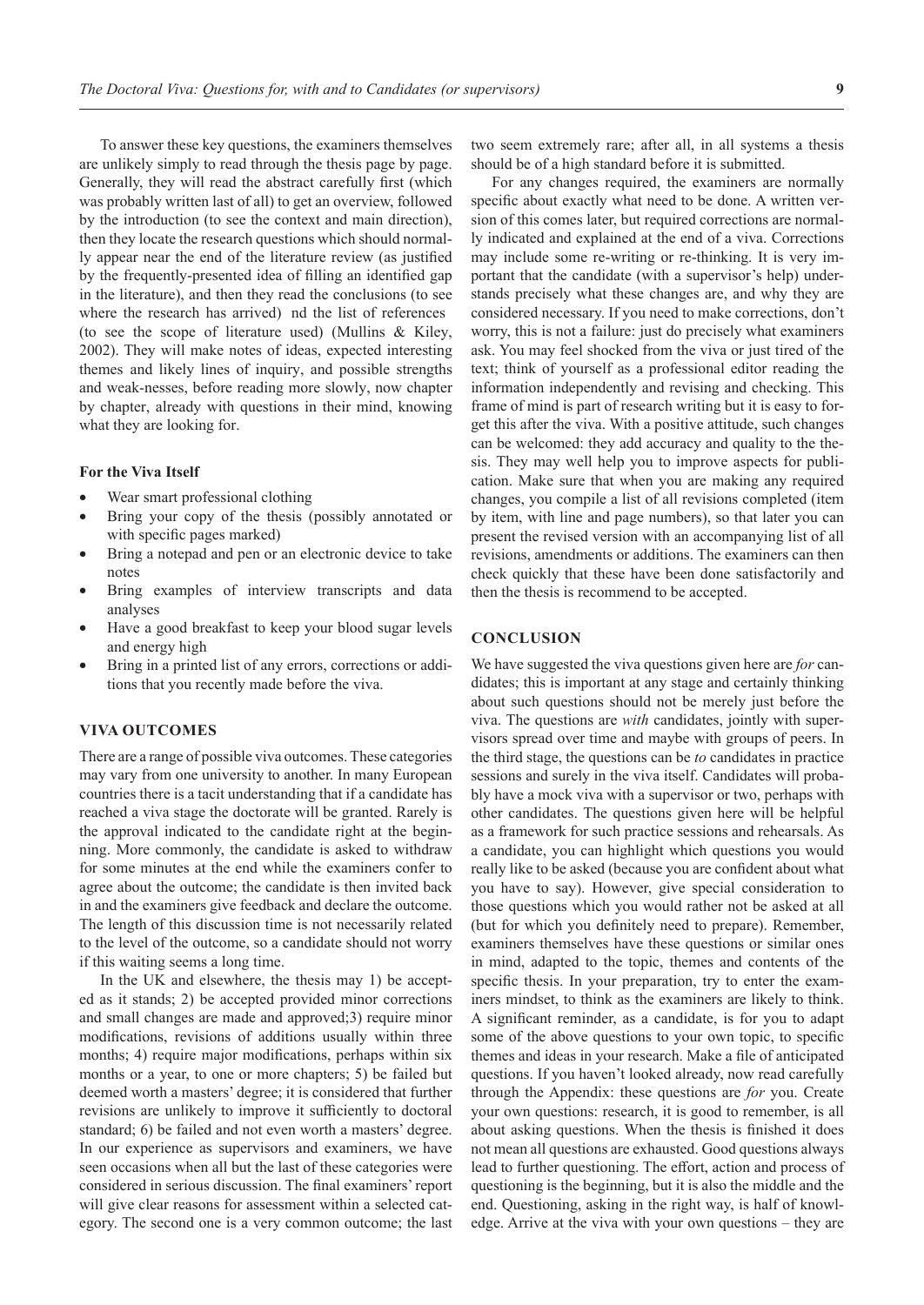*with* you. You have revised thoughtful answers *to* these over a good period of time – given this preparation examiners' questions are unlikely to be very different.

#### **REFERENCES**

- Bitzer, E. (2014). Learning the language of the doctorate: doctorateness as a threshold concept in doctoral literacy. *Per Linguam*, *30*(3), 39-52.
- Burner, T., Bjerkholt, E., Gaathaug, A. G., Kleiven, S., & Ljoså, T. M. (2020). Doctorateness across higher education institutions in Norway, *Uniped,* 43 (1), 3-18.
- Brien, D. L., Batty, C., Ellison, E., & Owens, A. (Eds.) (2019). *The doctoral experience: Stories from the creative arts and humanities*. Palgrave Macmillan.
- Carter, S. (2008). Examining the doctoral thesis: a discussion. *Innovations in Education and Teaching International*, *45*(4), 365-374.
- Carter, S. (2012). English as an additional language (EAL) viva voce: The EAL doctorate oral examination experience. *Assessment and Evaluation in Higher Education, 37*(3), 271-284.
- Cornér, S., Pyhälto, K., & Löfström, E. (2019). Supervisors' perceptions of primary resources and challenges of the doctoral journey. *International Journal of Teaching and Learning in Higher Education, 31*(3), 365-377.
- Crossoard, B. (2011). The doctoral viva as a cultural practice: The gendered production of academic subjects. *Gender and Education.*
- Dally, K., Holbrook, A., Graham, A., & Lawry, M. (2004). The processes and parameters of fine art PhD examination. *International Journal of Educational Research*, *41*, 1360162.
- Delamont, S., Atkinson, P., & Parry, O. (2004). *Supervising the doctorate, a guide to success*. Open University Press.
- Denholm, C. & Evans, T. (Eds.) (2007). *Supervising the doctorate downunder, keys to effective supervision*. ACR Press.
- Denicolo, P., Duke, D., & Reeves, J. (2020). *Delivering inspiring doctoral assessment*. Sage.
- Dobson, S. (2018). *Assessing the viva in higher education, chasing moments of truth*. Springer.
- Finn, J. A. (2005). *Getting a PhD, an action plan to help manage your research, your supervisor and your project.* Routledge.
- Jackson, C., & Tinkler, P. (2001). Back to basics: A consideration of the purposes of the PhD viva. *Assessment & Evaluation in Higher Education*, *26*(4), 355-366.
- Jonghin, G. (2010). *A short guide to oral assessment.* Leeds Metropolitan University & University of Wollongong.
- Kelly, F. (2010). Reflecting on the purpose of the PhD oral examination, Research Note. *New Zealand Journal of Educational Studies*, *45 (*1), 77-83.
- Kiley, M., Holbrook, A., Lovat, T., Fairbairn, H., Starfield, S., & Paltridge, B. (2018). An oral component in PhD examination in Australia. *Australian Universities' Review*, *60*(1), 25-34.
- Lantsoght, E. O. L. (2018) *The A-Z of the PhD trajectory: a practical guide for a successful journey*. Springer.
- Lee, L., Blackmore, B., & Seal, E. (Eds.) (2013). *Research journeys: a collection of narratives of the doctoral experience*. Cambridge Scholars.
- Leonard, D. (2001). *A woman's guide to doctoral studies.*  Open University Press.
- Lovat, T., Holbrook, A., Bourke, S., Fairbairn, H., Kiley, M., Paltridge, B. & Starfield, S. (2015). Examining doctoral examination and the question of the viva. *Higher Education,* (3), 5-23.
- Mežek, Š., & Swales, J. (2016). PhD defences and vivas. In Hyland and P. Shaw (Eds.), *The Routledge Handbook of English for Academic Purposes* (pp. 361-375). Routledge.
- Mullins, G., & Kiley, M. (2002). 'It's a PhD, not a Nobel Prize': how experienced examiners assess research theses. *Studies in Higher Education, 27*(4), 369-386.
- Murray, R. (2015). *How to survive your viva, defending a thesis in an oral examination* (3rd ed.). Open University Press.
- Paltridge, B., & Starfield, S. (2007). *Thesis and dissertation writing in a second language; a handbook for supervisors*. Routledge.
- Pearce, L. (2005). *How to examine a thesis*. Open University Press.
- Phillips, E., & Pugh, D. S. (2015). *How to get a PhD: a handbook for students* (6<sup>th</sup> ed.). Open University Press.
- Poole, B. (2014). The rather elusive concept of 'doctorateness; a reaction to Wellington. *Studies in Higher Education*, DOI: 10.1080/03075079.2013.873026
- Poole, B. (2015). Exa5mining the doctoral viva: Perspectives from a sample of UK academics. *London Review of Education*, *13*(3), 92-105.
- Powell, S., & Green, H. (2007). *The doctorate worldwide.* Open University Press.
- Salmon, P. (1992). *Achieving a PhD ten students' experience.* Trentham Books.
- Smith, P. (2014). *The PhD viva: how to prepare for your oral examination*. Palgrave Macmillan.
- Taylor, S; Kiley, M. & Humphrey, R. (2018) *A handbook for doctoral supervisors* (2nd ed.). Routledge.
- Tinkler, P., & Jackson, C. (2000). Examining the doctorate: Institutional policy and the PhD examination process in Britain. *Studies in Higher Education, 25*(2), 167-180.
- Tinkler, P., & Jackson, C. (2004). *The doctoral examination process: A handbook for students, examiners and supervisors*. Open University Press.
- Tinkler, P., & Jackson, C. (2007). In the dark? Preparing for the PhD viva. *Quality Assurance in Education, 10*(2), 86-97.
- Trafford, V., & Leshem, S. (2002a). Starting at the end to undertake doctoral research: Predictable questions as stepping stones. *Higher Education Review, 34*(1), 31-49.
- Trafford, V., & Leshem, S. (2002b). Anatomy of a doctoral viva. *Journal of Graduate Education, 3*, 33-41
- Trafford, V., & Leshem, S. (2008). *Stepping stones to achieving your doctorate: focussing on the viva from the start*. Open University Press.
- Trafford, V., & Leshem, S. (2009). Doctorateness as a threshold concept. *Innovations in Education and Teaching International*, *46*(3), 305-316.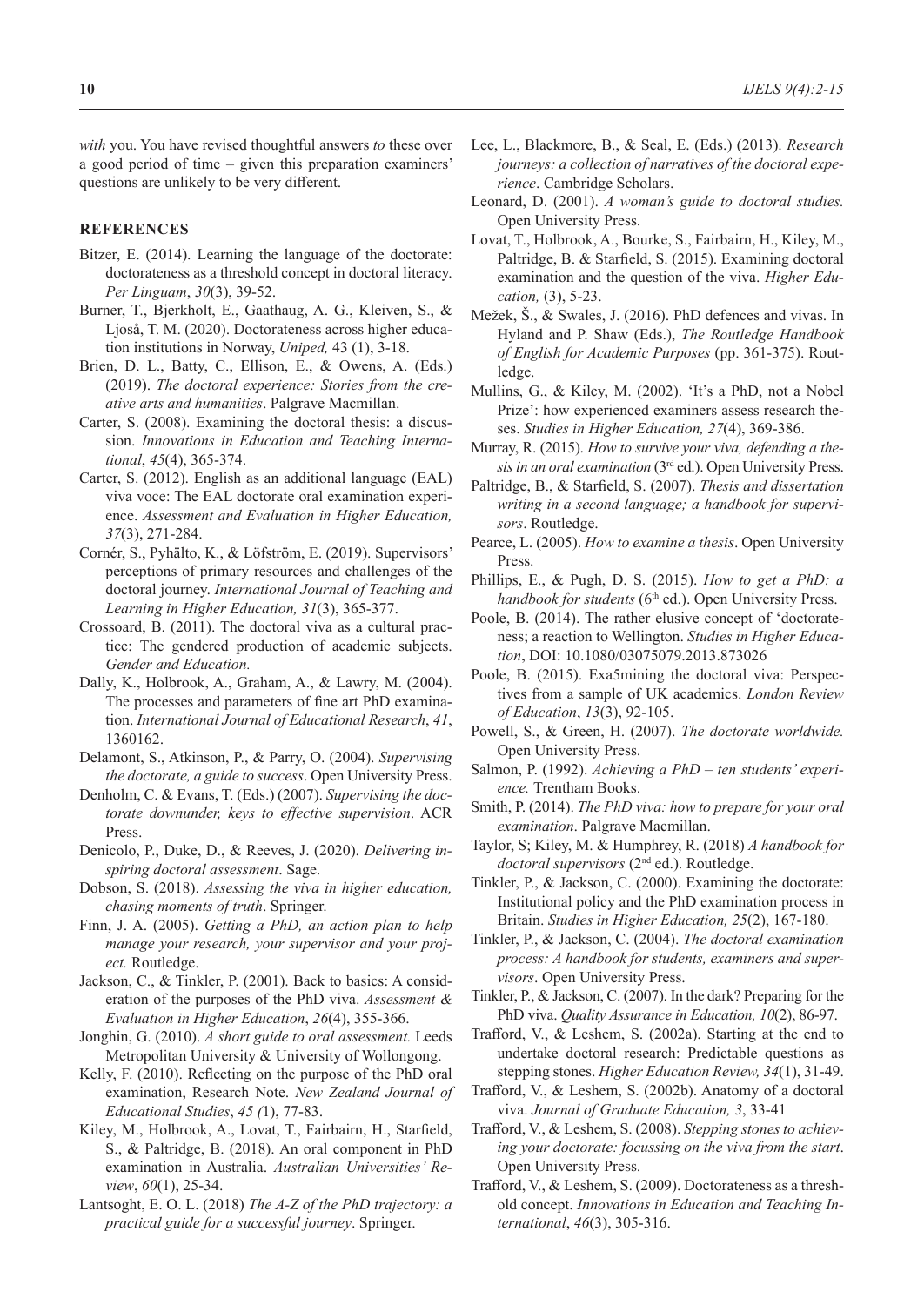- Trafford, V., Leshem, S., & Bitzer, E. (2014). Conclusion chapters in doctoral theses: some international findings,
	- *Higher Education Revie 46*(3), 52-81.
- Watts, J. H. (2012). Preparing candidates for the viva: issues for students and supervisors. *Journal of Further and Higher Education*, *36*(3), 371-381.
- Wellington, J. (2013). Searching for 'doctorateness'. *Studies in Higher Education, 38*(10), 1490–1503.

Author Queries???

AQ1: Kindly provide history details

AQ2: Kindly check and conform the placement

# **APPENDIX**

## **Generic Doctoral Viva Questions**

The authors have supervised and examined well over 100 successful doctoral theses in eight countries, many with international candidates beyond those countries. The following list of 60 questions presents likely generic areas of questioning and discussion in doctoral vivas. This list has several purposes. First, the questions are useful for candidates in annual reviews and assessments of doctoral progress as well as for viva preparation *for* and *with* candidates; the questions can be put *to* candidates by supervisors or peers, and therefore can be used in groups or for self-preparation working alone. Second, the list is designed as a resource to show possibilities and choices. Given these examples, candidates can be prompted to compose their own questions related to the details of their specific work. In reality, because of time constraints, only one or two questions from each category are feasible. Importantly, these apparently general questions are commonly followed up with more focussed questions on the same theme. Followup questions are related to the specific thesis, sometimes in sustained exchanges of dialogue. Third, we think these general questions need careful consideration from the linguistic point of view of pragmatics: What in the intention behind a question? What kind of answer do the examiners hope for or expect? This consideration may not be obvious from the question itself, especially to someone who might be nervous or who may feel daunted. Sometimes candidates give apparently vague, hesitant or uncertain answers because they haven't really understood what is behind some questions. With this in mind, and to help viva practice sessions, we have given, after the questions, words in brackets to indicate the *kind* of answer, the *scop*e and *focus*, that examiners may well expect in the answers. These bracketed ideas therefore show something about ways of thinking and why the question is asked as well as what sort of answer is considered suitable.

*Opening questions as warm-ups:* they can be more probing than they may seem

1. *What led you to this topic?*

[In a few sentences describe your background, the context, maybe share a relevant story of your personal involvement]

- Wellington, J. (2021) *Examining doctoral work: exploring principles, criteria and processes*. Routledge.
- Wellington, J. J., Bathmaker, A. M., Hunt, C., McCulloch, G., & Sikes, P. (2005). *Succeeding with your doctorate.* Sage.

Wisker, G. (2012). *The good supervisor.* Palgrave Macmillan.

- Yazdani, S., & Shokoosh, F. (2018). Defining doctorateness: A concept analysis. *International Journal of Doctoral Studies, 13*, 31-48.
- 2. *How does this topic relate to your professional work?* [Don't just mention career progression; show connections to practical concerns, problems, issues and developments within your professional work or life interests]
- 3. *Why did you choose to investigate this aspect?* [Talk about your rationale, personal motivation and interest; explain why this particular aspect rather than others is important now]
- 4. *Why do you think this is an important issue?* [Justify the significance of the research theme, academically, socially, culturally, internationally, etc. and in professional practice or daily life]
- 5. *Why is this worth investigating?* [Explain in basic terms why this work is important in research, development, change, professional contexts, sustainability, etc. and how it is worthwhile academically and to society; indicate any potential benefits]
- 6. *Can you tell us more about the context of the research and why you think your work is important?* [Relate the general and specific context to an important research gap which is partly filled by your work]
- 7. *What is your original contribution to our knowledge, understanding or practice in this field?* [Give an explicit but concise statement of the contribution, explain in what ways it is new, or how it adopts a different perspective, and be clear about why it is worthwhile]

*Conceptualization of the research process:* a key area in which to show thoughtful understandin*g*

8. *How did you arrive at your research questions?*

[Give details of the process of finding, focussing and refining the questions; show how they changed in development; if there are several main ones or sub-questions clarify how they relate together]

9. *What are the theories and theoretical components behind your work?*

[Be explicit about naming and commenting on particular theories; include relevant terms, labels, and be explicit about the relationships between theoretical elements]

10. *Can you describe and justify the main elements in your framework?*

[Demonstrate clearly what these main elements are, how they relate together, and why they are important and use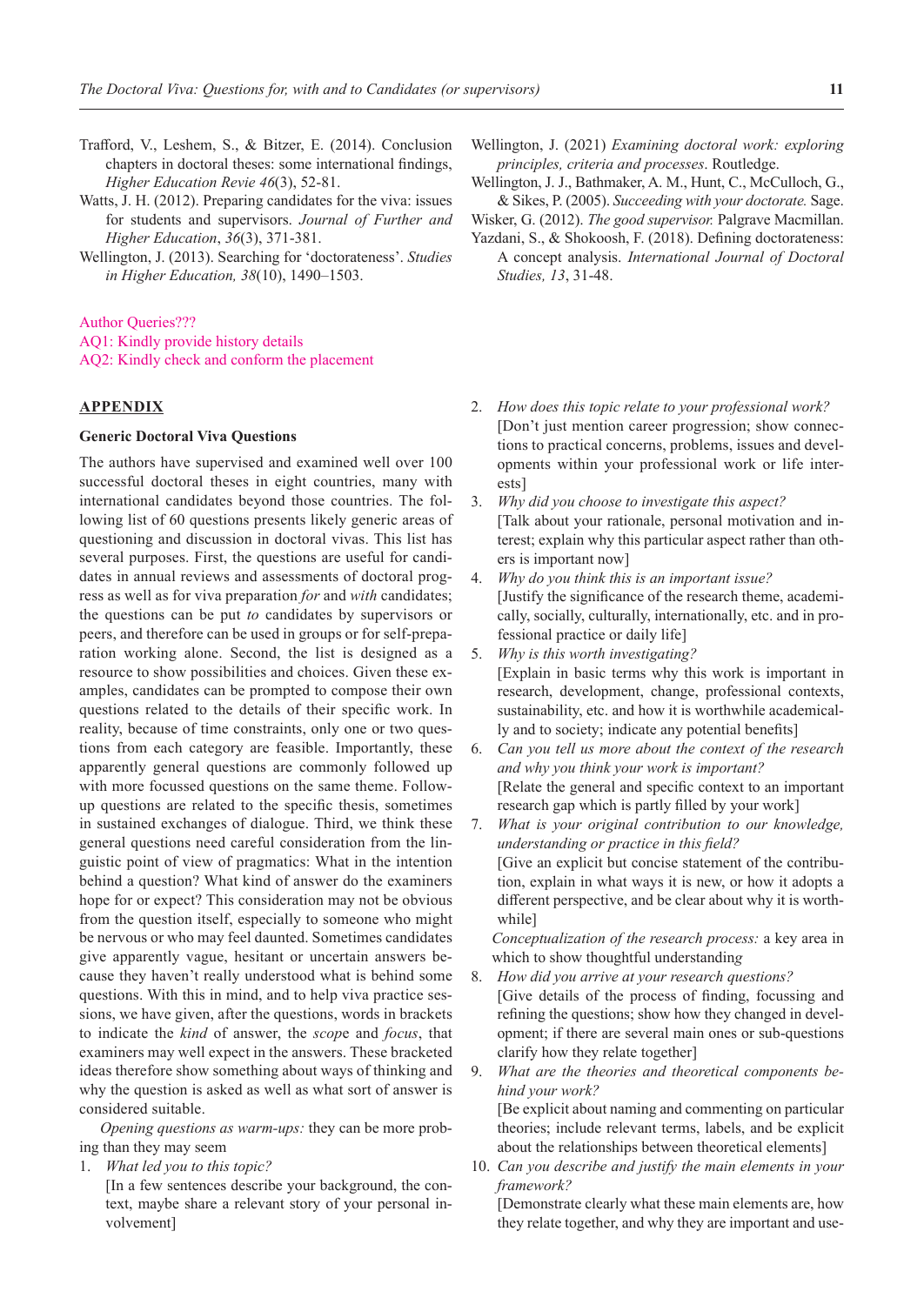ful for your study: try to share a diagram, chart or other visual representation]

11. *How did you decide what variables and features to include in the investigation?*

[The question implies that there are many relevant variables and that you should give reasons for those particular ones you selected; describe the process of identifying those used, justify their inclusion, comment on those set aside]

12. *How did the main concepts involved assist you to visualize and explain what you have investigated?* [Describe and explain the uses of any conceptual mod-

els, charts, diagrams or other key illustration; there may be several key terms or central ideas behind your work to highlight]

13. *What are the most significant current directions of the relevant literature?*

[Don't try to summarize the literature review here: this is a question about what is happening in your general field; identify and briefly comment on several outstanding directions or trends, and show their importance, interest and relevance for your research]

14. *What was the basis for your choice of the key work in the literature which you have discussed?*

[Any literature review is selective: give reasons and mention some criteria to show why the key work you chose to discuss is really important for the themes of your work, explain how it influences or frames your work, show how some other work you know about is less relevant]

15. *How do you evaluate the main trends in the literature in relation to the focus of the thesis?*

[Demonstrate that you know something about established and developing trends, discuss how some trends can be prioritized for their relevance to your work, and explain how other trends are less relevant to your focus] *Research design:* to show awareness of issues how key decisions were made.

- 16. *What alternative approaches to researching this topic did you consider and why haven't you used them?* [Show knowledge of other approaches or a range of methods, and give reasons why they were not central to your work; justify your own choice]
- 17. *How would you explain your research approach to a non-specialist?*

[Give an accessible brief explanation in everyday language, explain what the research is about and why it is important; think of this as one-minute explanation in a media interview]

- 18. *How did you arrive at your research design?* [Outline the main steps of development, justify the design chosen; show familiarity with relevant terms; be prepared to mention advantages and disadvantages related to the design for your research focus and context]
- 19. *How would you defend your methodology to a critic?* [Show you are aware of critiques and possible weak aspects, but give clear valid reasons and counter-arguments for using the methods you chose]

20. *What is the precise link between the theoretical framework and your methodology?*

[Show clearly how key concepts relate to the methods, be explicit to justify the link and give a theoretical context for this particular methodology; show you have read and understood relevant literature about methodology and give precedents for uses of frameworks which are related to your methods]

21. *How did you get your data and why is your research design the most appropriate way to access that data?* [Give practical details of data collection, show how difficulties were considered, relate the data to the research design and be prepared to discuss alternatives in data collection; show that you know about different research designs and why yours is more relevant here]

*Research methodology and methods:* how and why procedures were used and how problems were solved*.*

- 22. *Can you explain your research methodology to us?* [Don't just name it and describe it; give clear justified reasons for choosing it and motivated practical details of how you used it; show awareness of practical difficulties and limitations; show you know about alternatives; show familiarity with some research methods literature]
- 23. *What choices of methods did you consider and why did you choose those you have used?*

[Go briefly through several methods, be prepared to talk about (dis)advantages and feasibility, give both theoretical and practical justifications for your choice; in mixed methods, be sure to show the relationships and realistic data connections between the methods you combined]

24. *What do you gain by using your methods? What do you lose?*

[There are always advantages and disadvantages with every method: state some major advantages, but also be clear about limitations and difficulties, and evaluate the clear benefits for your project]

25. *Why did you decide to include a (specific) strand in your methodology?*

[The question implies there might be an apparent lack of real connection between strands; focus on whichever strand is asked about and justify why you included it; state what the strand adds and why this is useful; relate it to its role and relationship with other well-recognized strands in your research]

26. *Comment on the ethical issues involved.*

[Don't simply comment on obtaining routine ethical approval from an institution or from particpants: show knowledge of relevant ethical principles and procedures; show reflective thinking about how participants are involved as people beyond simply complying with research regulations; how does your research touch people's lives in any real ethical dilemmas?]

27. *Explain how you used the research instruments or methods in your context?*

[Be careful: the question implies there was or should have been some adaptation, translation or concession to local circumstances, so talk about relevant aspects; if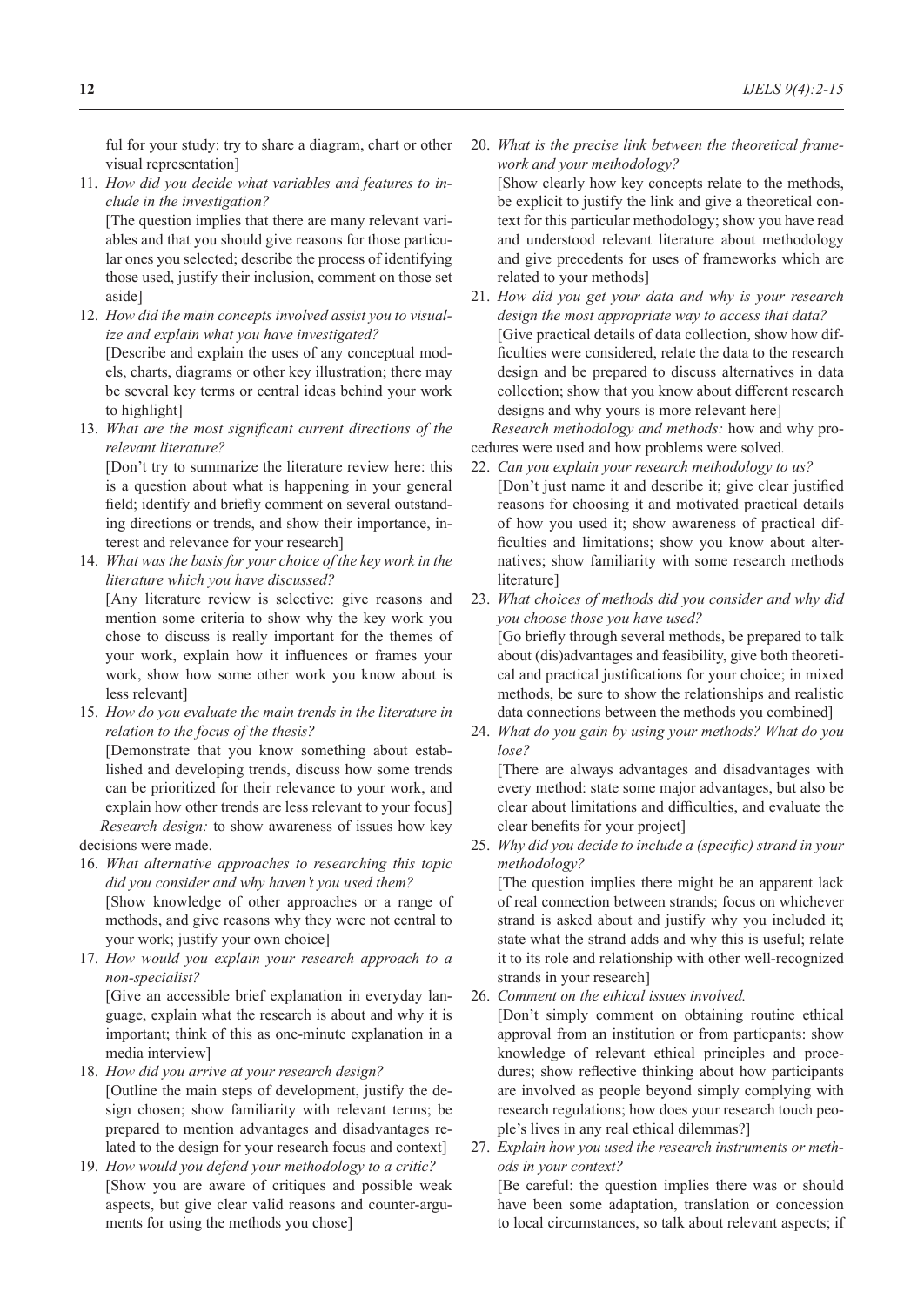there were difficulties or barriers, say what these were and how you coped with them]

- 28. *How exactly did you categorize the data?* [Give step-by-step details of the procedures you used for classification, with clear examples and mention some difficult or less clear cases and how you handled these]
- 29. *How did you handle ambiguous data?* [Linguistic, educational, and social science data always have some less clear-cut or ambiguous data; have some examples to hand so that you can say why they are ambiguous or difficult to classify; say how you made decisions about these examples; talk about your decisions with less clear cases and overlapping data, and about data that can be classified in multiple ways]
- 30. *Comment on the practical difficulties you faced and how you tackled any methodological problems that arose?* [There are always some practical problems in research, often technical, sometimes with people or circumstances involved and changing situations; perhaps you haven't written about these but be prepared to talk honestly about some difficult issues and how you faced them]
- 31. *Tell us about your participants, sampling, interviews … how do they represent wider contexts?* Give a realistic picture of the people, places, times, circumstances, procedures and feasibility processes of gathering data from real participants; comment on how they may 'represent' some wider contexts, with details, and maybe show some of the limits of this 'representation']
- 32. *How did you select the participants?*

[Give a name to the selection process and be honest about the feasibility getting suitable participants involved; why would participants be interested in co-operating? What do they achieve through their participation? If they were volunteers, or selected for you, how do you account for those who didn't participate? Are there any ethical implications?]

33. *Comment on the sampling and representation of participants*

[Explain how data samples were obtained and how 'representation' was considered; this is not really just a question of statistical representation; be open to discuss practical feasibility and any difficulties of collaboration, getting access and obtaining necessary permission or approval]

34. *What are the (problematic aspects of) relationships between you as a researcher/person and the participants as people?*

[This is tricky because the question invites you to comment on *you* as a researcher and as a person who is being (or trying to be) detached (*objective?*) but also empathetic and understanding (*subjective?*) in how you relate to the participants as people (in current social science attitudes, they are not just numbers or codes and categories, not just 'subjects' nor 'objects'): these are recognized dilemmas and tensions of researching with real people which are noticeable in any face-to-face research; try to think of your stance about these tensions beforehand]

35. *What are the limitations and practical constraints in your research?*

[Be clear and explicit; no research is perfect, so don't hide difficulties or downplay limitations; importantly, this question is surely not just about limited numbers or sampling, or the extent and time-span of your research; think of any theoretical limitations or about ways of analysis and interpreting data; try to give practical examples of what was or wasn't feasible]

*Outcomes, Conclusions and Applications:* why results are worthwhile, useful, with insights and applications

- 36. *What are the main conclusions and why do you think they are significant and interesting?* [Don't just summarize what you've written in the final chapter: give a few major points and explain explicitly why they are worthwhile within a big picture of the research; try to relate this big picture to the wider field]
- 37. *How did you move from the results to the conclusion and outcomes as models?*

[Make sure your conclusions are not just summaries of results but are more general outcomes or are emerging points of arrival beyond lists of results; say something about how the conclusions were drawn and briefly explain any model as an outcome]

38. *How do the outcomes relate to the theoretical framework?*

[Make clear comments about the conceptualizations and specific connections with at least some identified parts of relevant theories or whatever framework was drawn up in the literature review; some connections are surely obvious, but this point is sometimes missed in thesis writing; some relations may be indirect within a range of outcomes]

- 39. *What exactly are the applications of your research? To whom? Where? How do you know?* [Avoid vagueness here; try to give realistic specific examples which you can be reasonably confident about; you can refer to your experience and contexts you know well; be explicit if you are making speculative assumptions about relevance of applications]
- 40. *How generalizable are the findings? To which other contexts do you think your work can be related?* [This can be tricky, especially with case studies and research in local contexts: examiners probably have other contexts in mind – you need some ready examples beyond any you may have mentioned in writing; are the generalizations best expressed as information, knowledge, relevant insights or applications?]
- 41. *What is the role of interpretation in getting the results and drawing the conclusions?* [Facts and figures don't speak for themselves – frames of interpretation and the personal-academic stance of the interpreter are crucial; try to be reflective here to justify your viewpoint with a rationale but show you've considered alternatives or conceptualizations]
- 42. *What alternative interpretations or other conclusions are possible from your results?*

[Don't just say how you interpreted the research; talk about different possible lines of interpretation, whether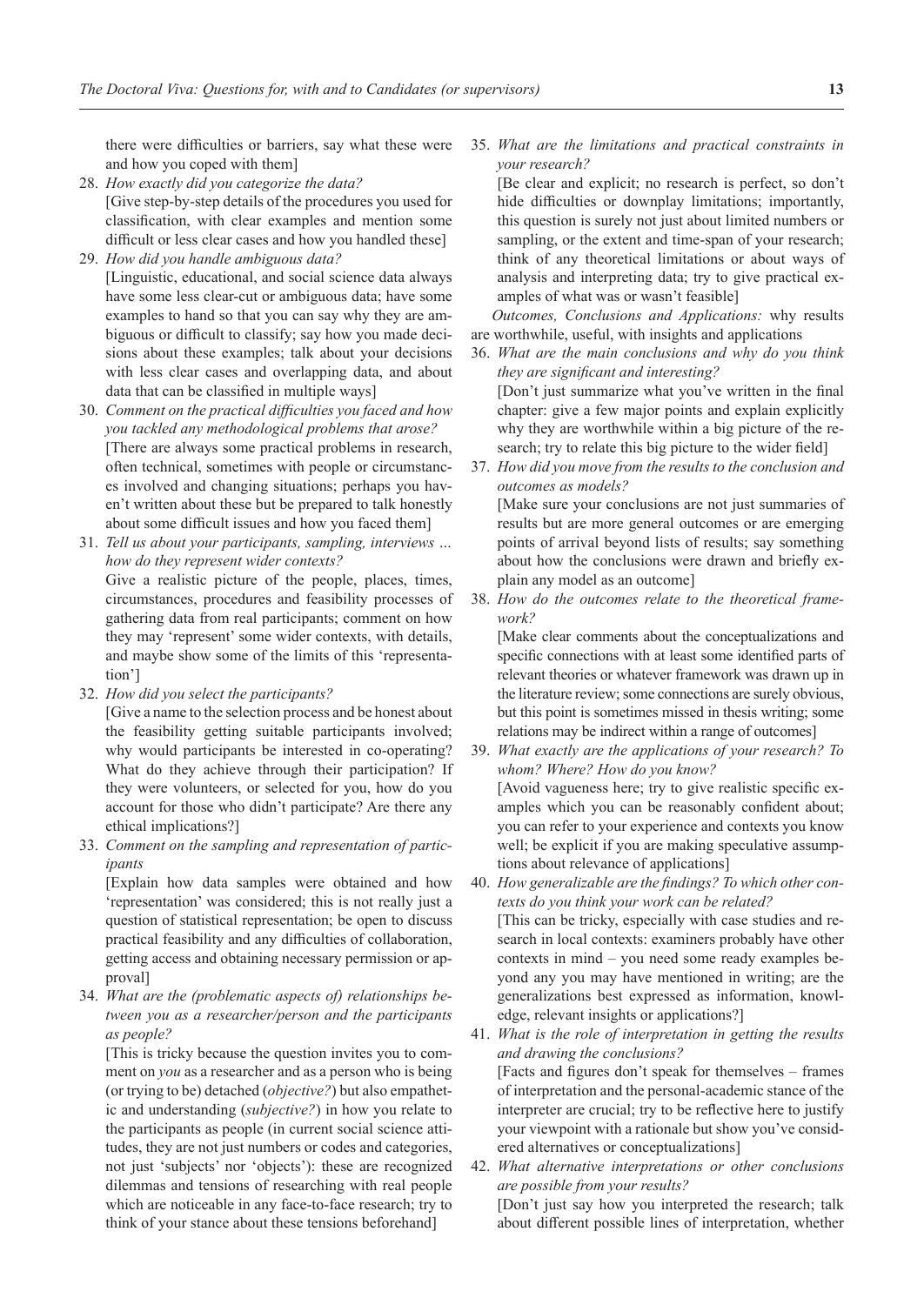you've written about them or not; discuss the handling of any unexpected results, discuss counter-cases, and tensions between different interpretations; try to be clear about your interpretive stance]

43. *How do your conclusions relate to the conceptual framework?*

[Surprisingly, this links is not always made obvious in thesis conclusions: make the connections clear and explicit by explaining your ideas of the links; you don't need to explain everything but do give good examples]

44. *How do your conclusions relate to the field? How far are they generalizable?*

[Different conclusions may have different features of generalizability in different ways; the 'how far' phrase in this question implies this is often not clear cut and is a matter of degree or judgement – an idea of a scale, or factors of variability, may frame your answer; make sure you give more than a single simple answer]

45. *How can your conclusions be applied with variations in other contexts?*

[Be prepared to outline what adaptations or specific changes might be needed in several examples of different contexts; give some circumstances where the conclusions seem applicable but also some contrasting situations where this is less likely]

*Your contribution and wider issues:* how the work fits into the bigger picture of life*.*

46. *What is your contribution to current concerns in the field?*

[Be explicit about the significance of original elements in your work – you have to be able to talk about this; specify the worthwhileness of the new knowledge which you think has been added by the thesis, or any salient new evidence or research replication in a completely different context, or revisions of theory or processes, any innovations in methods, plus outstanding insights for practice and applications]

47*. What is your stance towards your field: is it moving in the right direction?*

[This is probably an unexpected question: show how you take a personal position with an evaluation of one or two mainstream trends; give an informed opinion about what is more – or less - interesting about where major research trends seem to be heading; be prepared to think about larger global issues and how they might link to your field]

- 48. *'Viva voce' means 'living voice': how do you describe your voice in the research community and in society?* [Think about what you are really trying to say in the thesis overall and why this is worth saying; comment on your personal stance, communicative strengths, research philosophy or social commitment; does your 'voice' represent a professional, social or cultural group or community, and if so, how?]
- 49. *How do your conclusions relate to a particular theory or current development?*

[Think about the wider picture of your conclusions in terms of current trends, changes, or recently developing situations; show how at least some of your conclusions fit in reasonably with a theory or perhaps they represent a challenge to the theory – be explicit to say why or how]

50. *Why do you think your work is worthwhile? In what ways? To whom?*

[This is a fundamental question so consider why or how your work relates to research directions and to researchers or policy makers, to the needs of professionals and practitioners, and to the general public in everyday living; consider how your work represents new information, incremental knowledge, or insights, likely applications, different thinking, or is a source of curiosity and inspiration for a new set of questions]

51. *Which aspects of the thesis do you think can be published: where and why?*

[By definition of a doctorate in most universities, some parts should be publishable, so of course you should think about this; identify some specific strands rather than whole chapters, mention a couple of publication outlets and especially say why you think these strands are worthwhile, interesting, new, insightful or applicable as 'contributions to knowledge']

- 52. *Which parts of the thesis are you least satisfied with? Why? How would you change them?* [Don't be afraid to mention weak parts or features which are incomplete – your work is not perfect and if you pretend it is, this is itself a weak point; each thesis has weaker parts somewhere and less complete areas – be honest when you give reasons for your self-evaluation of some weaker features and try to mention how these features might be improved]
- 53. *What areas of future research arise from your work?* [Don't just talk about getting further data in new contexts; show thoughtful ideas about directions for further conceptual exploration or potentially realistic applications]
- 54. *What new questions follow on from your results and conclusions?*

[Remember that researched answers generate new questions, so your 'answers' as results and conclusions should imply new questions; share your own real questions which have arisen, or occur to you now, including any which go beyond the scope of the thesis]

- 55. *What have you learnt (personally, professionally, as a researcher) from doing this research?* [This is the opportunity to share a reflective self-evaluation of the research path; what have you learned in terms of personal and professional development from the research journey?]
- 56. *What are your plans related to this topic after you have gained the doctorate? Any further explorations?* [Mention any desirable steps to take the research further; comment on anything new which you are now curious to investigate; maybe mention plans for publication or research dissemination]
- 57. *How will the doctoral research help you with your professional work and career?*

[Go beyond obvious aspects like getting a job or promotion and a higher salary; talk about any clear applications